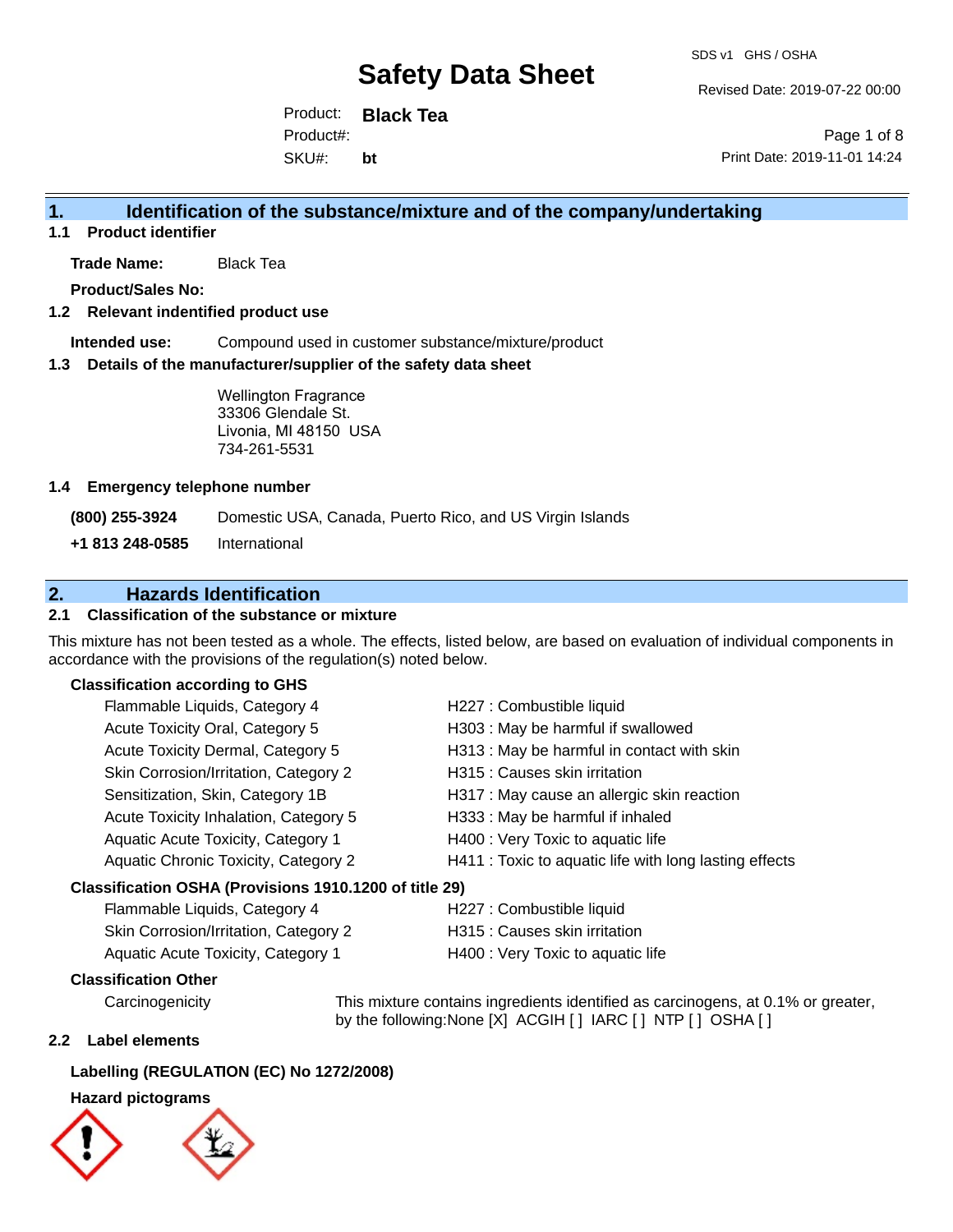Revised Date: 2019-07-22 00:00

Product: **Black Tea** SKU#: Product#: **bt**

Page 2 of 8 Print Date: 2019-11-01 14:24

| <b>Signal Word: Warning</b>     |                                                                                                                                       |
|---------------------------------|---------------------------------------------------------------------------------------------------------------------------------------|
| <b>Hazard statments</b>         |                                                                                                                                       |
| H <sub>227</sub>                | Combustible liquid                                                                                                                    |
| H <sub>303</sub>                | May be harmful if swallowed                                                                                                           |
| H313                            | May be harmful in contact with skin                                                                                                   |
| H315                            | Causes skin irritation                                                                                                                |
| H317                            | May cause an allergic skin reaction                                                                                                   |
| H333                            | May be harmful if inhaled                                                                                                             |
| H400                            | Very Toxic to aquatic life                                                                                                            |
| H411                            | Toxic to aquatic life with long lasting effects                                                                                       |
| <b>Precautionary Statements</b> |                                                                                                                                       |
| <b>Prevention:</b>              |                                                                                                                                       |
| P <sub>235</sub>                | Keep cool                                                                                                                             |
| P <sub>264</sub>                | Wash hands thoroughly after handling                                                                                                  |
| P <sub>272</sub>                | Contaminated work clothing should not be allowed out of the workplace                                                                 |
| P273                            | Avoid release to the environment                                                                                                      |
| <b>Response:</b>                |                                                                                                                                       |
| P302 + P352                     | IF ON SKIN: Wash with soap and water                                                                                                  |
| $P304 + P312$                   | IF INHALED: Call a POISON CENTER or doctor/physician if you feel unwell                                                               |
| P312                            | Call a POISON CENTER or doctor/physician if you feel unwell                                                                           |
| $P333 + P313$                   | If skin irritation or a rash occurs: Get medical advice/attention                                                                     |
| P362                            | Take off contaminated clothing and wash before reuse                                                                                  |
| P363                            | Wash contaminated clothing before reuse                                                                                               |
| P370 + P378                     | In case of fire: Use Carbon dioxide (CO2), Dry chemical, or Foam for extinction. Do not use<br>a direct water jet on burning material |
| P391                            | <b>Collect Spillage</b>                                                                                                               |
| <b>Other Hazards</b><br>2.3     |                                                                                                                                       |

#### **no data available**

### **3. Composition/Information on Ingredients**

### **3.1 Mixtures**

This product is a complex mixture of ingredients, which contains among others the following substance(s), presenting a health or environmental hazard within the meaning of the UN Globally Harmonized System of Classification and Labeling of Chemicals (GHS):

| CAS#<br>Ingredient                           | EC#       | Conc.<br>Range | <b>GHS Classification</b>    |  |
|----------------------------------------------|-----------|----------------|------------------------------|--|
| 120-51-4                                     | 204-402-9 | $40 - 50%$     | H302; H313; H400; H411       |  |
| <b>Benzyl Benzoate</b>                       |           |                |                              |  |
| 101-86-0                                     | 202-983-3 | $10 - 20%$     | H303; H316; H317; H400; H411 |  |
| Hexyl cinnamaldehyde                         |           |                |                              |  |
| 38285-49-3                                   | 253-863-2 | $5 - 10 \%$    | H316                         |  |
| 5-Methyl-3-butyltetrahydropyran-4-yl acetate |           |                |                              |  |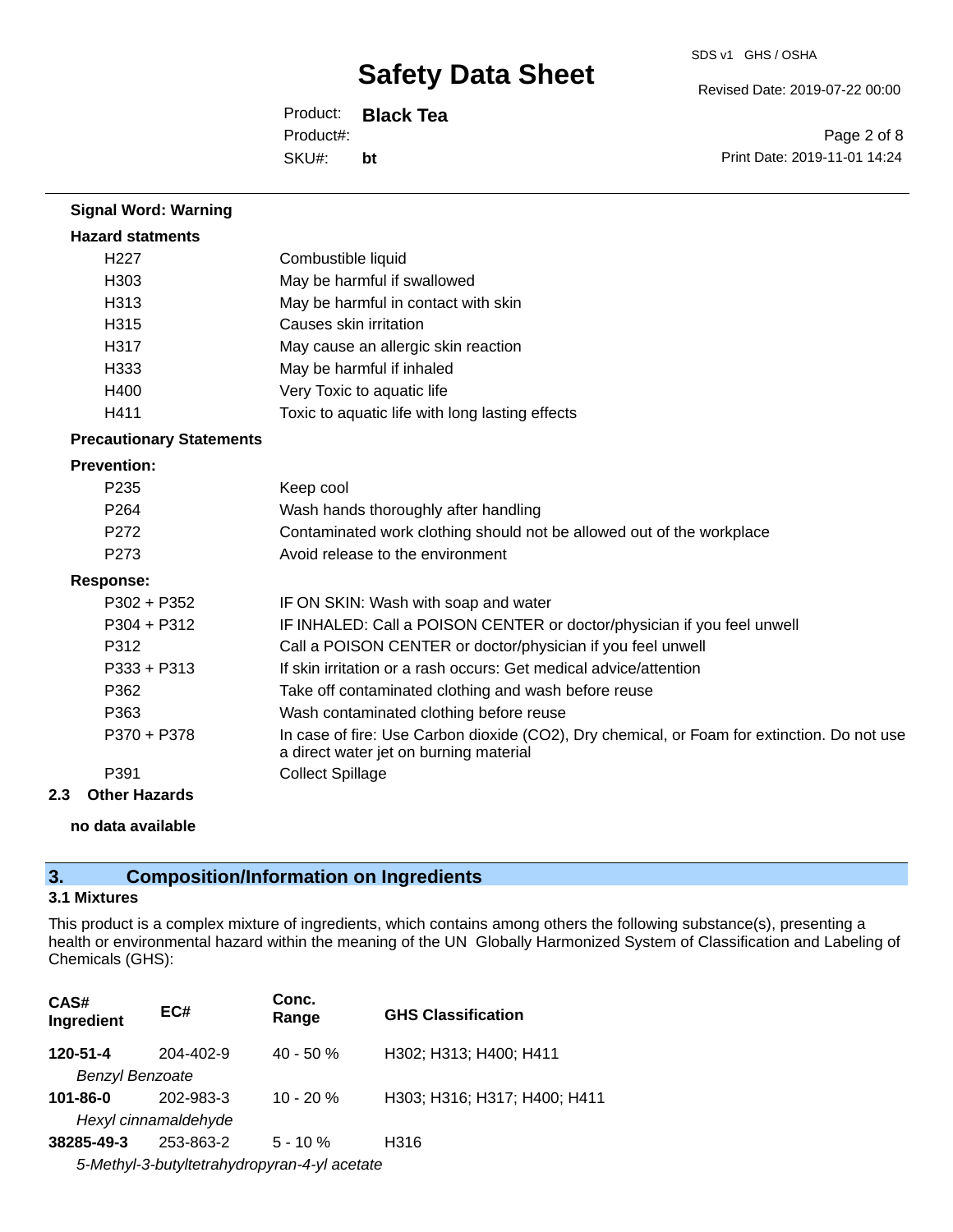SDS v1 GHS / OSHA

Revised Date: 2019-07-22 00:00

Print Date: 2019-11-01 14:24

Page 3 of 8

Product: **Black Tea**

Product#:

SKU#: **bt**

| CAS#<br>Ingredient     | EC#                               | Conc.<br>Range                                           | <b>GHS Classification</b>          |
|------------------------|-----------------------------------|----------------------------------------------------------|------------------------------------|
| 78-70-6                | 201-134-4                         | $5 - 10%$                                                | H227; H303; H315; H317; H319; H402 |
| Linalool               |                                   |                                                          |                                    |
| 115-95-7               | 204-116-4                         | $2 - 5%$                                                 | H227; H315; H317; H320; H402       |
| <b>Linalyl Acetate</b> |                                   |                                                          |                                    |
| 14901-07-6             | 238-969-9                         | $2 - 5%$                                                 | H316; H401; H411                   |
| beta-lonone            |                                   |                                                          |                                    |
| $60 - 12 - 8$          | 200-456-2                         | $2 - 5%$                                                 | H302; H313; H316; H319             |
| phenethyl alcohol      |                                   |                                                          |                                    |
| 127-43-5               | 204-843-7                         | $2 - 5%$                                                 | H315; H317; H401; H411             |
| Methyl-ß-ionone        |                                   |                                                          |                                    |
| 140-11-4               | 205-399-7                         | $1 - 2%$                                                 | H303; H401; H412                   |
| Benzyl acetate         |                                   |                                                          |                                    |
| 8016-23-7              | 289-632-8                         | $1 - 2%$                                                 | H315; H317; H401; H411             |
|                        | Bulnesia Sarmientoi Wood Oi       |                                                          |                                    |
| 5989-27-5              | 227-813-5                         | $1 - 2%$                                                 | H226; H304; H315; H317; H400; H410 |
| Limonene               |                                   |                                                          |                                    |
| 18871-14-2             | 242-640-5                         | $1 - 2%$                                                 | H402                               |
|                        | 4-Acetoxy-3-pentyltetrahydropyran |                                                          |                                    |
| $127 - 51 - 5$         | 204-846-3                         | $1 - 2%$                                                 | H316; H317; H320; H401; H411       |
|                        | a-Isomethyl ionone                |                                                          |                                    |
| $127 - 42 - 4$         | 204-842-1                         | $1 - 2%$                                                 | H315; H320; H401; H411             |
|                        | Alpha-methyl-alpha-ionone         |                                                          |                                    |
| 105-87-3               | 203-341-5                         | $0.1 - 1.0 %$                                            | H315; H317; H401; H412             |
| Geranyl Acetate        |                                   |                                                          |                                    |
|                        |                                   | See Section 16 for full text of GHS classification codes |                                    |

See Section 16 for full text of GHS classification codes which where not shown in section 2

Total Hydrocarbon Content (%  $w/w$ ) = 2.73

#### **4.** First Aid Measures<br>**4.1** Description of first aid meas **4.1 Description of first aid measures**

| Inhalation:                                                        | Remove from exposure site to fresh air and keep at rest.<br>Obtain medical advice.                            |  |
|--------------------------------------------------------------------|---------------------------------------------------------------------------------------------------------------|--|
| Eye Exposure:                                                      | Flush immediately with water for at least 15 minutes.<br>Contact physician if symptoms persist.               |  |
| <b>Skin Exposure:</b>                                              | Remove contaminated clothes. Wash thoroughly with water (and soap).<br>Contact physician if symptoms persist. |  |
| Ingestion:                                                         | Rinse mouth with water and obtain medical advice.                                                             |  |
| Most important symptoms and effects, both acute and delayed<br>4.2 |                                                                                                               |  |
| Symptoms:                                                          | no data available                                                                                             |  |
| <b>Risks:</b>                                                      | Refer to Section 2.2 "Hazard Statements"                                                                      |  |
|                                                                    |                                                                                                               |  |

**4.3 Indication of any immediate medical attention and special treatment needed**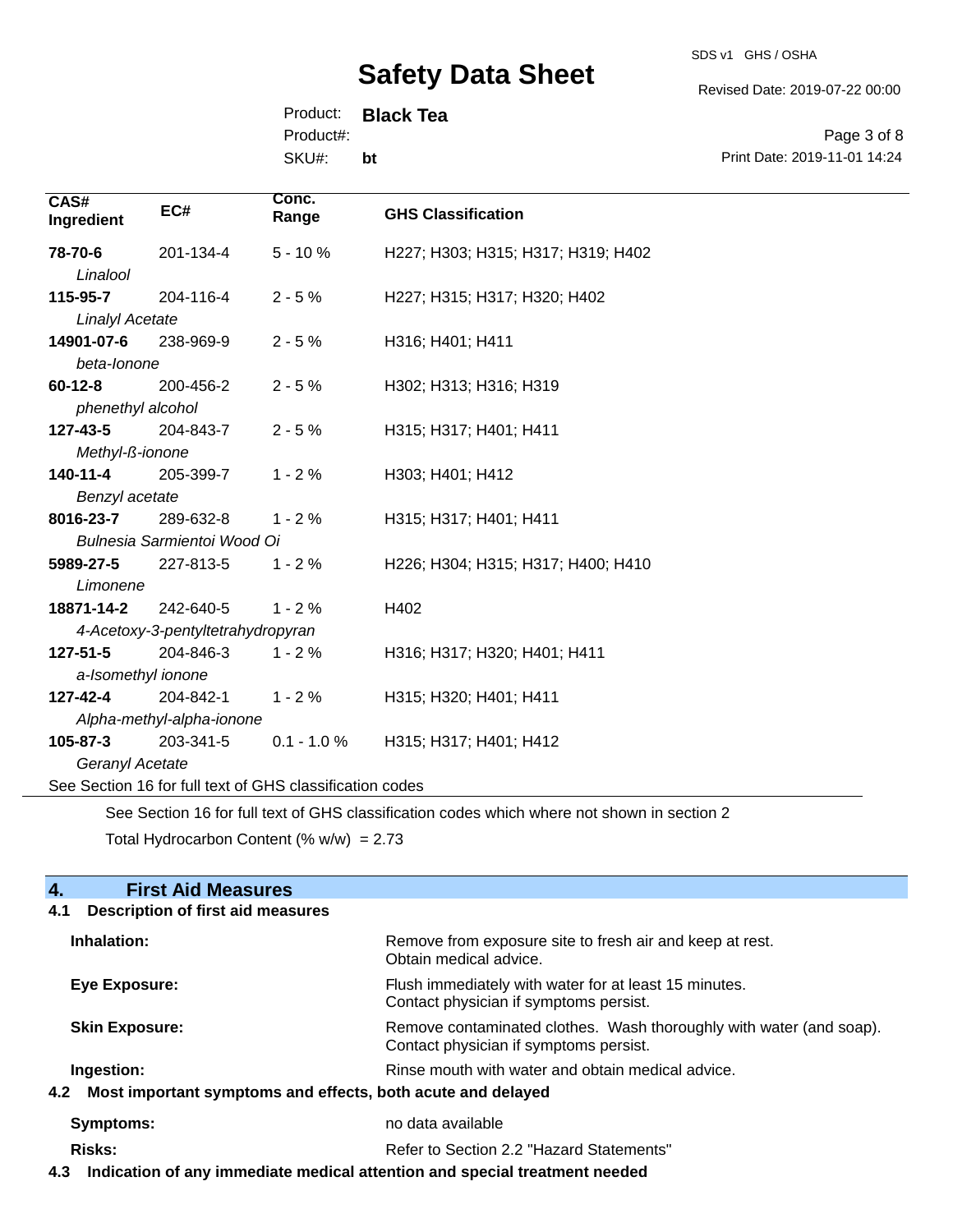SDS v1 GHS / OSHA

Revised Date: 2019-07-22 00:00

Product: **Black Tea** SKU#: Product#: **bt**

Page 4 of 8 Print Date: 2019-11-01 14:24

| Treatment:                                                                 | Refer to Section 2.2 "Response"                   |
|----------------------------------------------------------------------------|---------------------------------------------------|
| 5.<br><b>Fire-Fighting measures</b><br>5.1<br><b>Extinguishing media</b>   |                                                   |
| Suitable:                                                                  | Carbon dioxide (CO2), Dry chemical, Foam          |
| Unsuitable<br>Special hazards arising from the substance or mixture<br>5.2 | Do not use a direct water jet on burning material |
| During fire fighting:<br><b>Advice for firefighters</b><br>5.3             | Water may be ineffective                          |
| <b>Further information:</b>                                                | Standard procedure for chemical fires             |
| 6.<br><b>Accidental Release Measures</b>                                   |                                                   |

#### **6.1 Personal precautions, protective equipment and emergency procedures**

Avoid inhalation and contact with skin and eyes. A self-contained breathing apparatus is recommended in case of a major spill.

#### **6.2 Environmental precautions**

Keep away from drains, soil, and surface and groundwater.

#### **6.3 Methods and materials for containment and cleaning up**

Clean up spillage promptly. Remove ignition sources. Provide adequate ventilation. Avoid excessive inhalation of vapors. Gross spillages should be contained by use of sand or inert powder and disposed of according to the local regulations.

#### **6.4 Reference to other sections**

Not Applicable

### **7. Handling and Storage**

#### **7.1 Precautions for safe handling**

Apply according to good manufacturing and industrial hygiene practices with proper ventilation. Do not drink, eat or smoke while handling. Respect good personal hygiene.

#### **7.2 Conditions for safe storage, including any incompatibilities**

Store in a cool, dry and ventilated area away from heat sources and protected from light in tightly closed original container. Avoid uncoated metal container. Keep air contact to a minimum.

#### **7.3 Specific end uses**

No information available

#### **8. Exposure Controls/Personal Protection**

#### **8.1 Control parameters**

**Exposure Limits: Component** ACGIH

**140-11-4** *Benzyl acetate* 10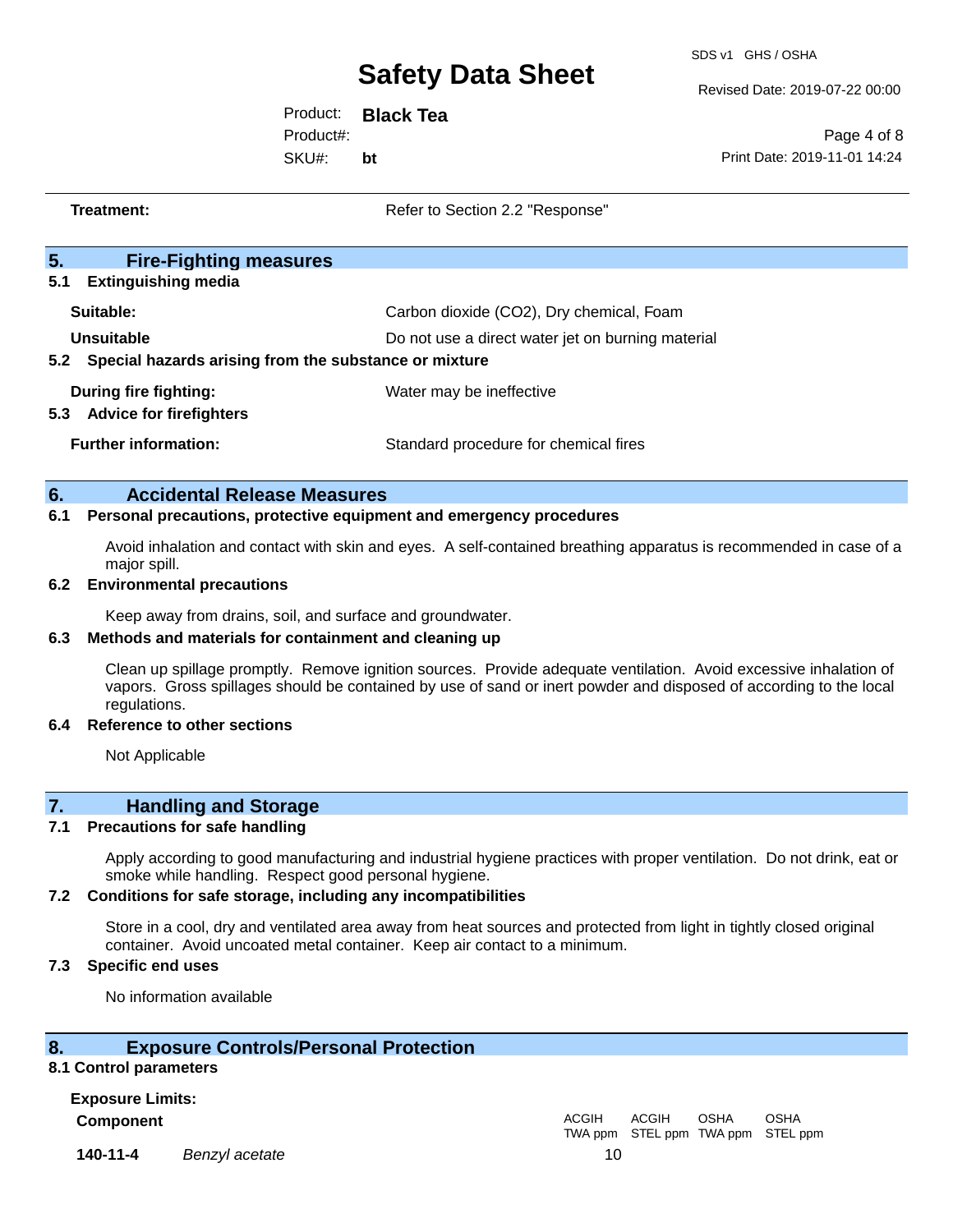SDS v1 GHS / OSHA

Revised Date: 2019-07-22 00:00

|           | Product: <b>Black Tea</b> |                              |
|-----------|---------------------------|------------------------------|
| Product#: |                           | Page 5 of 8                  |
| SKU#:     | bt                        | Print Date: 2019-11-01 14:24 |

| <b>Engineering Controls:</b><br>8.2 Exposure controls - Personal protective equipment | Use local exhaust as needed.                                                                                                             |
|---------------------------------------------------------------------------------------|------------------------------------------------------------------------------------------------------------------------------------------|
| Eye protection:                                                                       | Tightly sealed goggles, face shield, or safety glasses with brow guards and side shields, etc.<br>as may be appropriate for the exposure |
| <b>Respiratory protection:</b>                                                        | Avoid excessive inhalation of concentrated vapors. Apply local ventilation where appropriate.                                            |
| <b>Skin protection:</b>                                                               | Avoid Skin contact. Use chemically resistant gloves as needed.                                                                           |

### **9. Physical and Chemical Properties**

#### **9.1 Information on basic physical and chemical properties**

| Appearance:                  | Liquid                      |
|------------------------------|-----------------------------|
| Odor:                        | <b>Conforms to Standard</b> |
| Color:                       | Tint to Pale Yellow (G1-3)  |
| <b>Viscosity:</b>            | Liquid                      |
| <b>Freezing Point:</b>       | Not determined              |
| <b>Boiling Point:</b>        | Not determined              |
| <b>Melting Point:</b>        | Not determined              |
| <b>Flashpoint (CCCFP):</b>   | 190 F (87.78 C)             |
| <b>Auto flammability:</b>    | Not determined              |
| <b>Explosive Properties:</b> | None Expected               |
| <b>Oxidizing properties:</b> | None Expected               |
| Vapor Pressure (mmHg@20 C):  | 0.1612                      |
| %VOC:                        | 0.16                        |
| Specific Gravity @ 25 C:     | 1.0090                      |
| Density @ 25 C:              | 1.0060                      |
| Refractive Index @ 20 C:     | 1.5230                      |
| Soluble in:                  | Oil                         |

## **10. Stability and Reactivity**

| <b>10.1 Reactivity</b>                  | None                                               |
|-----------------------------------------|----------------------------------------------------|
| <b>10.2 Chemical stability</b>          | Stable                                             |
| 10.3 Possibility of hazardous reactions | None known                                         |
| 10.4 Conditions to avoid                | None known                                         |
| 10.5 Incompatible materials             | Strong oxidizing agents, strong acids, and alkalis |
| 10.6 Hazardous decomposition products   | None known                                         |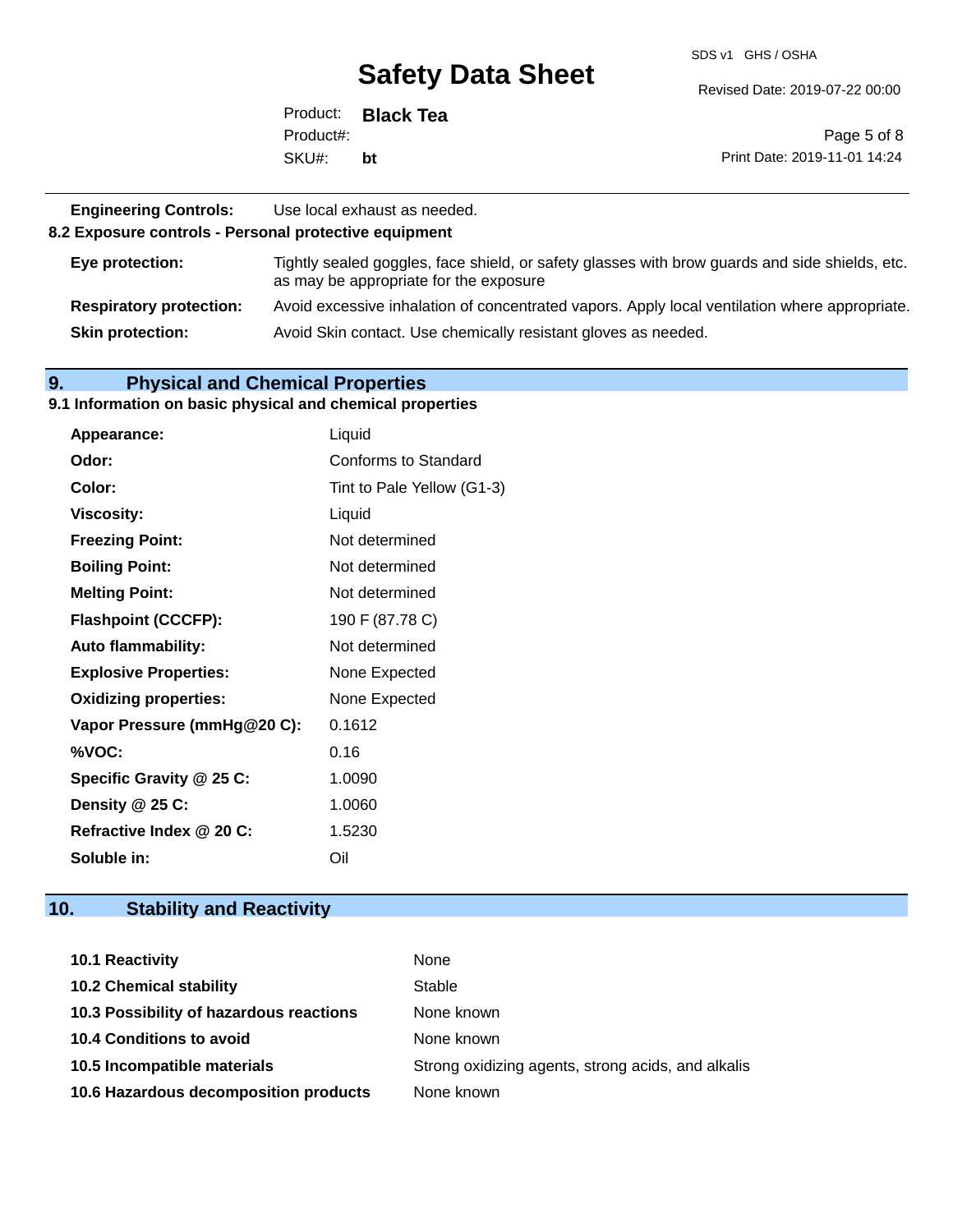SDS v1 GHS / OSHA

Revised Date: 2019-07-22 00:00

Product: **Black Tea** SKU#: Product#: **bt**

Page 6 of 8 Print Date: 2019-11-01 14:24

| 11.<br><b>Toxicological Information</b> |  |
|-----------------------------------------|--|
|-----------------------------------------|--|

#### **11.1 Toxicological Effects**

Acute Toxicity Estimates (ATEs) based on the individual Ingredient Toxicity Data utilizing the "Additivity Formula"

| Acute toxicity - Oral - (Rat) mg/kg                | (LD50: 2164.0539) May be harmful if swallowed            |
|----------------------------------------------------|----------------------------------------------------------|
| Acute toxicity - Dermal - (Rabbit) mg/kg           | (LD50: 3511.8608) May be harmful in contact with skin    |
| Acute toxicity - Inhalation - (Rat) mg/L/4hr       | (LD50: 39.5847) May be harmful if inhaled                |
| <b>Skin corrosion / irritation</b>                 | May be harmful if inhaled                                |
| Serious eye damage / irritation                    | Not classified - the classification criteria are not met |
| <b>Respiratory sensitization</b>                   | Not classified - the classification criteria are not met |
| <b>Skin sensitization</b>                          | May cause an allergic skin reaction                      |
| <b>Germ cell mutagenicity</b>                      | Not classified - the classification criteria are not met |
| Carcinogenicity                                    | Not classified - the classification criteria are not met |
| <b>Reproductive toxicity</b>                       | Not classified - the classification criteria are not met |
| Specific target organ toxicity - single exposure   | Not classified - the classification criteria are not met |
| Specific target organ toxicity - repeated exposure | Not classified - the classification criteria are not met |
| <b>Aspiration hazard</b>                           | Not classified - the classification criteria are not met |

### **12. Ecological Information**

**12.1 Toxicity**

| <b>Acute acquatic toxicity</b>     | Very Toxic to aquatic life                      |
|------------------------------------|-------------------------------------------------|
| <b>Chronic acquatic toxicity</b>   | Toxic to aquatic life with long lasting effects |
| <b>Toxicity Data on soil</b>       | no data available                               |
| <b>Toxicity on other organisms</b> | no data available                               |
|                                    |                                                 |
|                                    |                                                 |
| 12.2 Persistence and degradability | no data available                               |
| 12.3 Bioaccumulative potential     | no data available                               |
| 12.4 Mobility in soil              | no data available                               |
| 12.5 Other adverse effects         | no data available                               |

### **13. Disposal Conditions**

#### **13.1 Waste treatment methods**

Do not allow product to reach sewage systems. Dispose of in accordance with all local and national regulations. Send to a licensed waste management company.The product should not be allowed to enter drains, water courses or the soil. Do not contaminate ponds, waterways or ditches with chemical or used container.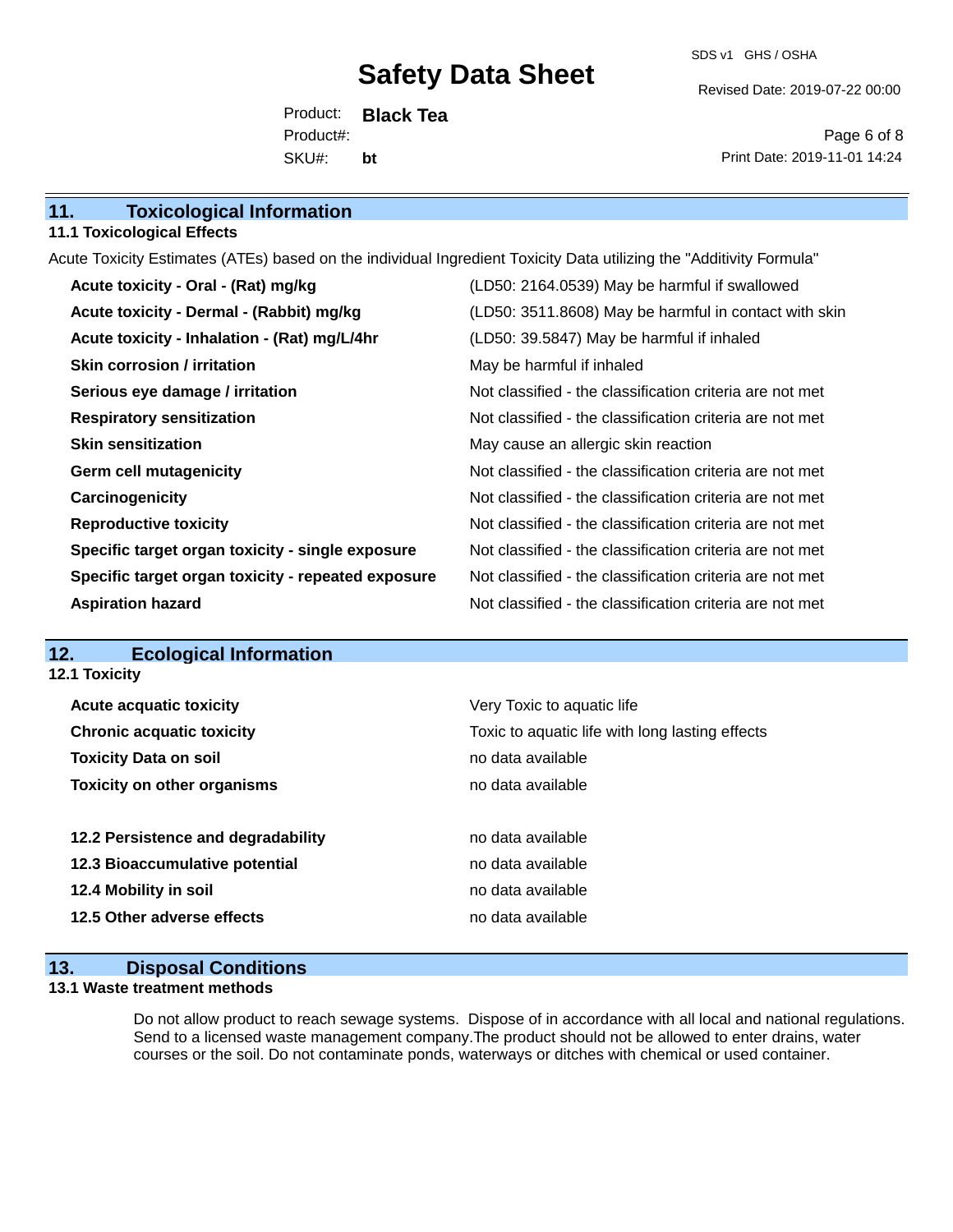SDS v1 GHS / OSHA

Revised Date: 2019-07-22 00:00

Page 7 of 8

Print Date: 2019-11-01 14:24 Product: **Black Tea** SKU#: Product#: **bt**

**14. Transport Information** 

| <b>Marine Pollutant</b>                                       | Yes. Ingredient of greatest environmental impact:<br>120-51-4 : (40 - 50 %) : Benzyl Benzoate |              |                   |                 |               |
|---------------------------------------------------------------|-----------------------------------------------------------------------------------------------|--------------|-------------------|-----------------|---------------|
| <b>Regulator</b>                                              |                                                                                               | <b>Class</b> | <b>Pack Group</b> | <b>Sub Risk</b> | UN-nr.        |
| U.S. DOT (Non-Bulk)                                           | Not Regulated - Not Dangerous Goods                                                           |              |                   |                 |               |
| <b>Chemicals NOI</b>                                          |                                                                                               |              |                   |                 |               |
| <b>ADR/RID (International Road/Rail)</b>                      |                                                                                               |              |                   |                 |               |
| <b>Environmentally Hazardous</b><br>Substance, Liquid, n.o.s. |                                                                                               | 9            | Ш                 |                 | <b>UN3082</b> |
| <b>IATA (Air Cargo)</b>                                       |                                                                                               |              |                   |                 |               |
| <b>Environmentally Hazardous</b><br>Substance, Liquid, n.o.s. |                                                                                               | 9            | Ш                 |                 | <b>UN3082</b> |
| IMDG (Sea)                                                    |                                                                                               |              |                   |                 |               |
| <b>Environmentally Hazardous</b><br>Substance, Liquid, n.o.s. |                                                                                               | 9            | Ш                 |                 | <b>UN3082</b> |

| 15.                                       | <b>Regulatory Information</b> |                                                              |
|-------------------------------------------|-------------------------------|--------------------------------------------------------------|
| <b>U.S. Federal Regulations</b>           |                               |                                                              |
| <b>TSCA (Toxic Substance Control Act)</b> |                               | All components of the substance/mixture are listed or exempt |
| 40 CFR(EPCRA, SARA, CERCLA and CAA)       |                               | This product contains NO components of concern.              |
| <b>U.S. State Regulations</b>             |                               |                                                              |
| <b>California Proposition 65 Warning</b>  |                               | This product contains the following components:              |
| 123-35-3(NF 204-622-5 0.1 - 1.0 %         |                               | beta-Myrcene (Natural Source)                                |
| 93-15-2                                   | $202 - 223 - 0 \leq 1$ ppm    | Methyl Eugenol (Natural Source)                              |
| <b>Canadian Regulations</b>               |                               |                                                              |
| <b>DSL</b>                                |                               | 100.00% of the components are listed or exempt.              |
| 16.                                       | <b>Other Information</b>      |                                                              |

### **GHS H-Statements referred to under section 3 and not listed in section 2**

| H226 : Flammable liquid and vapour                       | H302: Harmful if swallowed                                     |
|----------------------------------------------------------|----------------------------------------------------------------|
| H304 : May be fatal if swallowed and enters airways      | H316 : Causes mild skin irritation                             |
| H317 : May cause an allergic skin reaction               | H319 : Causes serious eye irritation                           |
| H320 : Causes eye irritation                             | H401 : Toxic to aquatic life                                   |
| H402 : Harmful to aquatic life                           | H410 : Very toxic to aquatic life with long lasting<br>effects |
| H412 : Harmful to aquatic life with long lasting effects |                                                                |
| <b>Total Fractional Values</b>                           |                                                                |
| (TFV) Risk                                               | Risk<br>(TFV) –                                                |
| (126.31) Acute Toxicity Inhalation, Category 5           | (41.40) Aquatic Chronic Toxicity, Category 3                   |
| (15.00) Sensitization, Skin, Category 1B                 | (5.17) Skin Corrosion/Irritation, Category 3                   |
| (4.13) Aquatic Chronic Toxicity, Category 2              | (2.91) Aquatic Chronic Toxicity, Category 4                    |